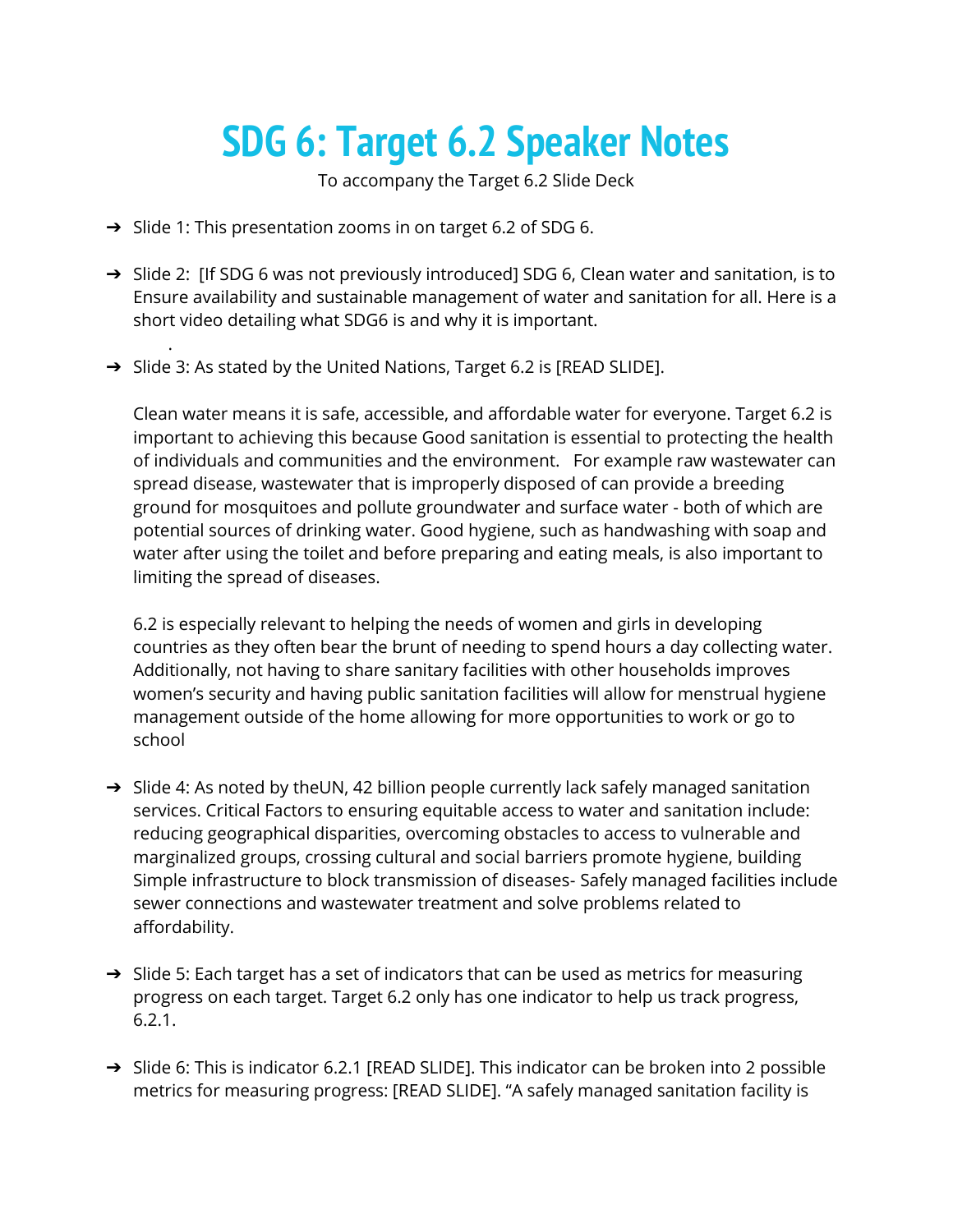one where excreta is safely disposed of in situ or treated off-site. A basic hand washing facility is defined by a device to contain, transport or regulate the flow of water to facilitate handwashing with soap and water in the household."

- → Slide 7: This is the most recent update of the proportion of the population using safely managed sanitation services from the UN-Water's page. This data is provided by WHO and UNICEF. They define A safely managed sanitation service as an improved sanitation facility which is not shared with other households and where excreta are safely disposed in situ or transported and treated off-site. Improved sanitation facilities include flush/pour flush to piped sewer system, septic tank or pit latrine, ventilated improved pit latrine, composting toilet or pit latrine with slab. As of most recent estimates, only 45% of the World's population uses safely managed sanitation services. As you an see in this figure…..[teacher highlights what they are interested in sharing here]
- ➔ Slide 8: As of recent estimates in 2017, [READ SLIDE]

Indicator 6.2.1b on hygiene tracks the proportion of population with a handwashing facility with soap and water on premises.

The UN Water describes sufficient Handwashing facilities as those fixed or mobile and include a sink with tap water, buckets with taps, tippy-taps, and jugs or basins designated for handwashing. Soap includes bar soap, liquid soap, powder detergent, and soapy water.

It should be noted, there is a lack of data available for this metric in particular, few data were available for high income countries, and insufficient data were available to estimate regional and global trends.

As touched on earlier, It should also be noted that the hygiene crisis disproportionately affects women and girls because of their increased needs during menstruation.

Menstrual hygiene management (MHM) is increasingly widely used as a term for addressing the specific needs of women and girls during menstruation. It covers a range of issues from raising awareness and changing social norms and practices to the provision of facilities and materials that enable women and girls to manage their periods safely and with dignity.

- → Slide 9: Here is a brief case study we can use to explore target 6.2.
- → Slide 10: [READ SLIDE] Water.org is a global nonprofit organization working to bring water and sanitation to the world. And to make water safe, accessible, and cost-effective. For 30 years they have pioneered market-driven financial solutions to the global water